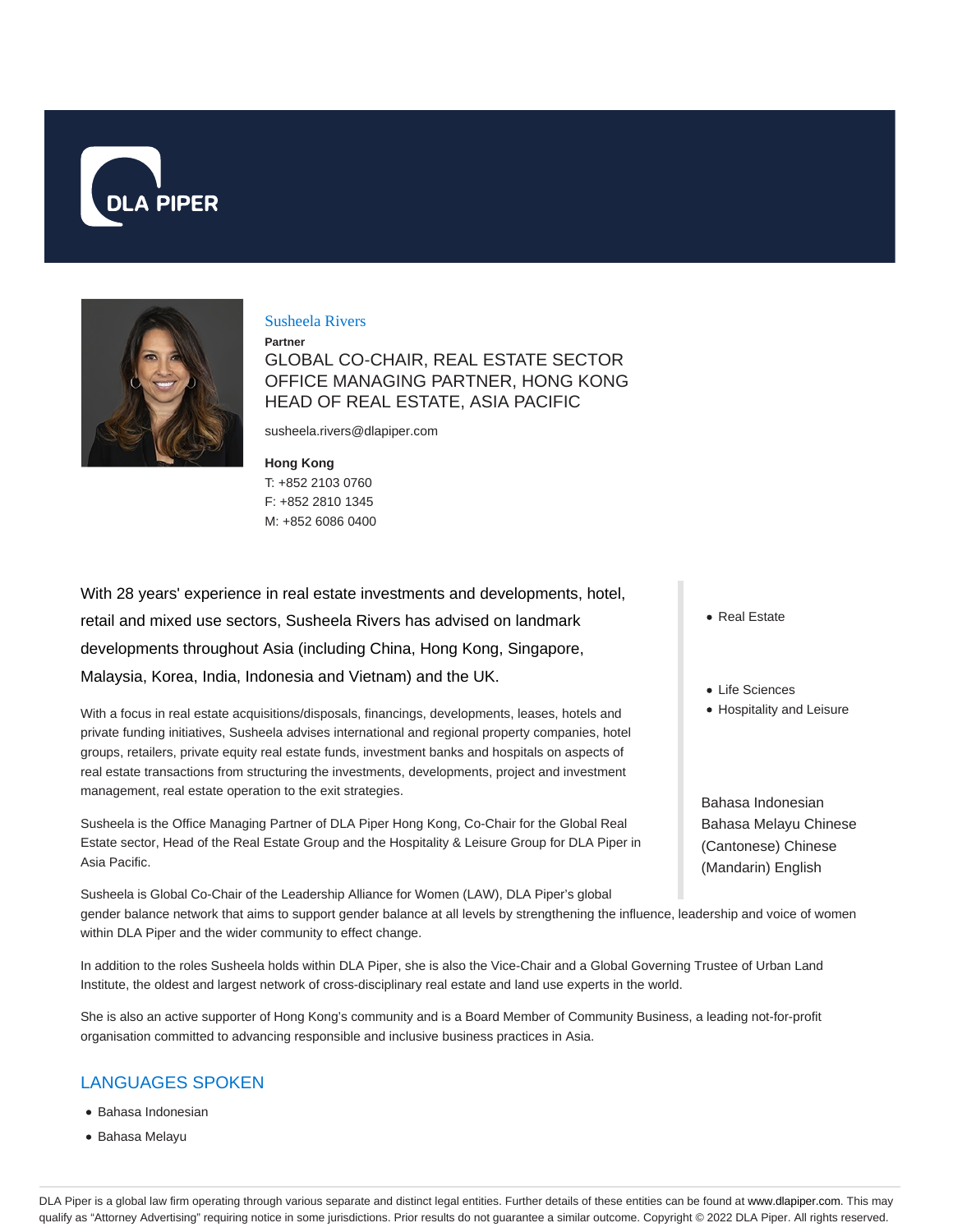- Chinese (Cantonese)
- Chinese (Mandarin)
- English

## **EXPERIENCE**

- Advising Ping An Insurance on the 30% share acquisition from and joint venture with Sun Hung Kai Properties in developing the commercial / retail complex at the West Kowloon Station in Hong Kong with consideration of around HKD11 billion.
- Acting for The Canada Pension Plan Investment Board (CPPIB) in connection with the acquisition of an interest in a mixed use real estate development project in China from Longfor (a Hong Kong listed public company) as well as the subsequent joint venture and related financing arrangements.
- Advising fund manager CBRE GI in relation to the recapitalization of the fund by the existing of numerous shareholders and the entry by new investors in relation to KLCC Suria.
- Acting for Tesco in relation to all real estate acquisition work in the PRC including structuring their acquisitions. We are assisting on all due diligence, preparation and negotiation of the acquisition agreements whether by way of on shore or off shore share purchase or direct asset acquisition, development and construction agreements, project and management services agreements, leasing documentation and other ancillary documentations and advising on structural, off shore and on shore company formations and other issues.
- Representing Tesco in its share transfer to, and joint venture formation with, HSBC Nan Fung Fund, Henderson Property fund and Fuxin Group respectively, involving eight underlying mall properties in China.
- Advising Fingen Group, a renowned Italian luxury outlet developer/operator, in its share transfer to, and formation of, an outlet fund jointly established by Henderson Property Fund, Harvard Fund, Gaw Capital and Fingen Group, involving one existing and two potential outlets in China.
- Representing Blackstone in its acquisition of retail property in Beijing and its joint venture with an experience sales and leasing entity.
- Representing City E-solution, a listing company in HK and a member of CDL group, in its senior housing fund formation (including fund documentation), in which City E-solution and Easterflair jointly acted as sponsor and anchor investor to the fund.
- Representing a Singapore fund on their China real estate investments and divestments.
- Representing Macquarie Retail Real Estate on its acquisition and joint venture with local partners in relation to two development projects in Xi'an and Jinan respectively.

## **CREDENTIALS**

# Professional Qualifications

- Solicitor of the Senior Courts of England and Wales
- Solicitor of the High Court of Hong Kong

# Prior Experience

Prior to joining DLA Piper in Hong Kong, Susheela was at a London-based global law firm, working in their London office.

# **Recognitions**

- Recognized in the Hall of Fame for Real Estate in Hong Kong by Legal 500 in 2021.
- Ranked as a leading individual in the area of Real Estate by Legal 500 in 2014, 2015, 2016, 2017, 2018, 2019 and 2020.
- Ranked as a leading individual in the area of Real Estate: Hong Kong Based (International Firms) by Chambers & Partners in 2012, 2013, 2014, 2015, 2016, 2017, 2018, 2019, 2020 and 2021.
- Acknowledged as Who's Who of Hospitality Lawyers 2020.
- Acknowledged as "Best in Real Estate" by Euromoney Legal Media Group Asia Women in Business Law Awards 2014, 2019.